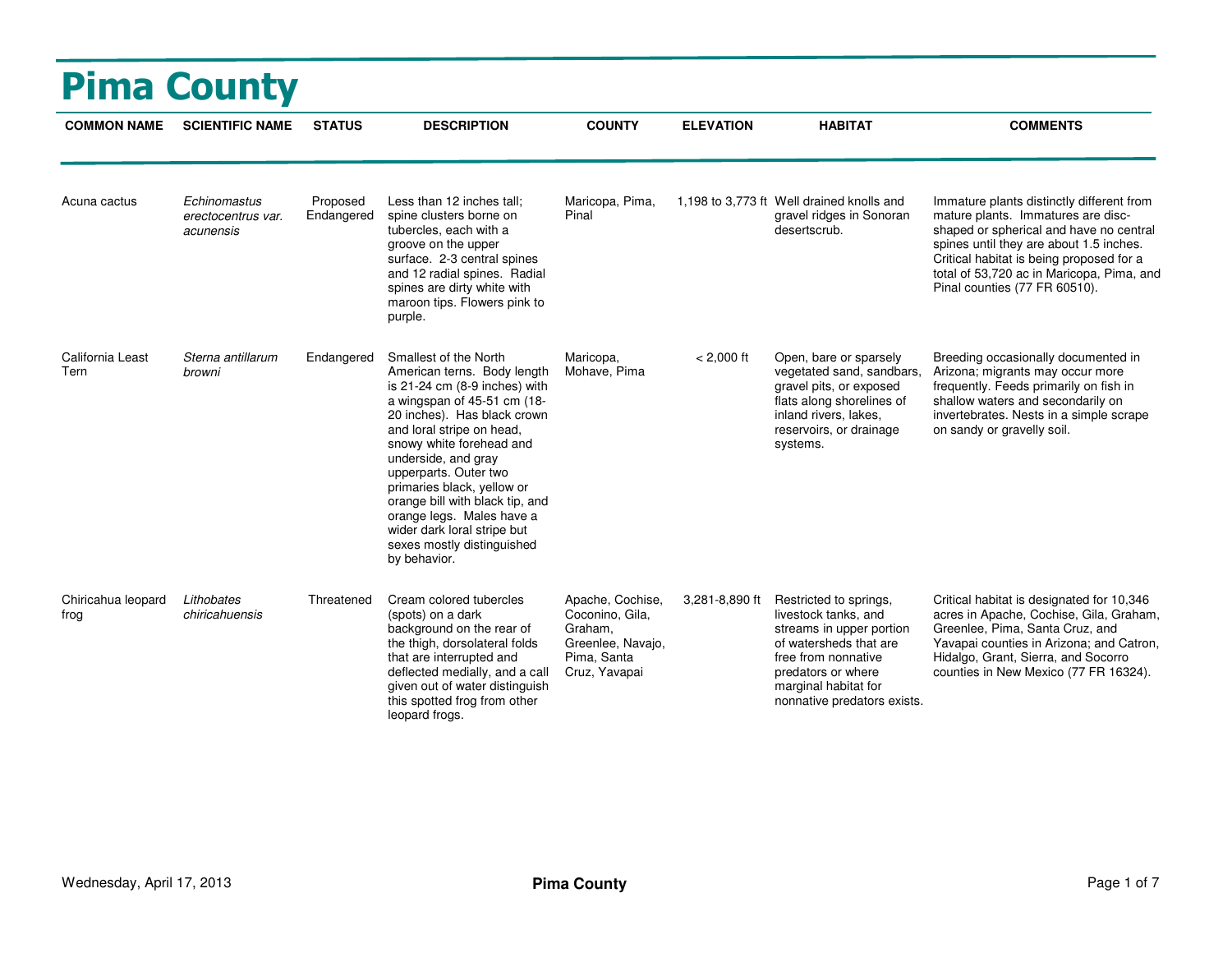| <b>COMMON NAME</b>      | <b>SCIENTIFIC NAME</b>                       | <b>STATUS</b> | <b>DESCRIPTION</b>                                                                                                                                                                                                                      | <b>COUNTY</b>                                                                         | <b>ELEVATION</b> | <b>HABITAT</b>                                                                         | <b>COMMENTS</b>                                                                                                                                                                                                                                                                                                                                                                                                              |
|-------------------------|----------------------------------------------|---------------|-----------------------------------------------------------------------------------------------------------------------------------------------------------------------------------------------------------------------------------------|---------------------------------------------------------------------------------------|------------------|----------------------------------------------------------------------------------------|------------------------------------------------------------------------------------------------------------------------------------------------------------------------------------------------------------------------------------------------------------------------------------------------------------------------------------------------------------------------------------------------------------------------------|
| Desert pupfish          | Cyprinodon<br>macularius                     | Endangered    | Small (2 inches) smoothly<br>rounded body shape with<br>narrow vertical bars on the<br>sides. Breeding males blue<br>on head and sides with<br>yellow on tail. Females and<br>juveniles tan to olive colored<br>back and silvery sides. | Cochise, Graham,<br>Maricopa, Pima,<br>Pinal, Santa Cruz,<br>Yavapai                  | $< 4,000$ ft     | Shallow springs, small<br>streams, and marshes.<br>Tolerates saline and warm<br>water. | Two subspecies are recognized: Desert<br>Pupfish (C.m. macularis) and<br>Quitobaquito Pupfish (C.m. eremus).<br>Critical habitat includes Quitobaquito<br>Springs, Pima County, portions of San<br>Felipe Creek, Carrizo Wash, and Fish<br>Creek Wash, Imperial County, California.                                                                                                                                          |
| Gila chub               | Gila intermedia                              | Endangered    | Deep compressed body, flat<br>head. Dark olive-gray color<br>above, silver sides.<br>Endemic to Gila River Basin.                                                                                                                       | Cochise, Gila,<br>Graham,<br>Greenlee, Pima,<br>Pinal, Santa Cruz,<br>Yavapai         | 2,000-5,500 ft   | Pools, springs, cienegas,<br>and streams.                                              | Occurs on Federal, State, and private<br>lands, including the Nature Conservancy<br>and the Audubon Society. Also occurs in<br>Sonora, Mexico. Critical habitat includes<br>Cochise, Gila, Graham, Greenlee, Pima,<br>Pinal, Santa Cruz, and Yavapai counties<br>(70 FR 66664).                                                                                                                                              |
| Gila topminnow          | Poeciliopsis<br>occidentalis<br>occidentalis | Endangered    | Small (2 inches), guppy-like,<br>live bearing, lacks dark spots<br>on its fins. Breeding males<br>are jet black with yellow fins.                                                                                                       | Cochise, Gila,<br>Graham, La Paz,<br>Maricopa, Pima,<br>Pinal, Santa Cruz,<br>Yavapai | $< 4,500$ ft     | Small streams, springs,<br>and cienegas vegetated<br>shallows.                         | Species historically also occurred in<br>backwaters of large rivers but is currently<br>isolated to small streams and springs.                                                                                                                                                                                                                                                                                               |
| Huachuca water<br>umbel | Lilaeopsis<br>schaffneriana ssp.<br>recurva  | Endangered    | Herbaceous, semi-aquatic<br>perennial in the parsley<br>family (Umbelliferae) with<br>slender erect, hollow, leaves<br>that grow from the nodes of<br>creeping rhizomes. Flower:<br>3 to 10 flowered umbels<br>arise from root nodes.   | Cochise, Pima,<br>Santa Cruz                                                          | 3,500-6,500 ft   | Cienegas, perennial low<br>gradient streams,<br>wetlands.                              | Species also occurs in adjacent Sonora,<br>Mexico, west of the continental divide.<br>Critical habitat includes Cochise and<br>Santa Cruz counties (64 FR 37441).                                                                                                                                                                                                                                                            |
| Jaguar                  | Panthera onca                                | Endangered    | Largest species of cat native<br>to Southwest. Muscular,<br>with relatively short, massive<br>limbs, and a deep-chested<br>body. Usually cinnamon-buff<br>in color with many black<br>spots. Weights ranges from<br>90-300 lbs.         | Cochise, Pima,<br>Santa Cruz                                                          | 1,600-9,000 ft   | Found in Sonoran<br>desertscrub up through<br>subalpine conifer forest.                | Critical habitat is being proposed for a<br>total of 838,232 ac. in Cochise, Pima,<br>and Santa Cruz counties, Arizona; and<br>Hidalgo County, New Mexico (77 FR<br>50214). A recovery team for the jaguar<br>was formed in 2010, who completed a<br>recovery outline for the species in April,<br>2012. The recovery team is currently<br>developing a full recovery plan for the<br>species based on the recovery outline. |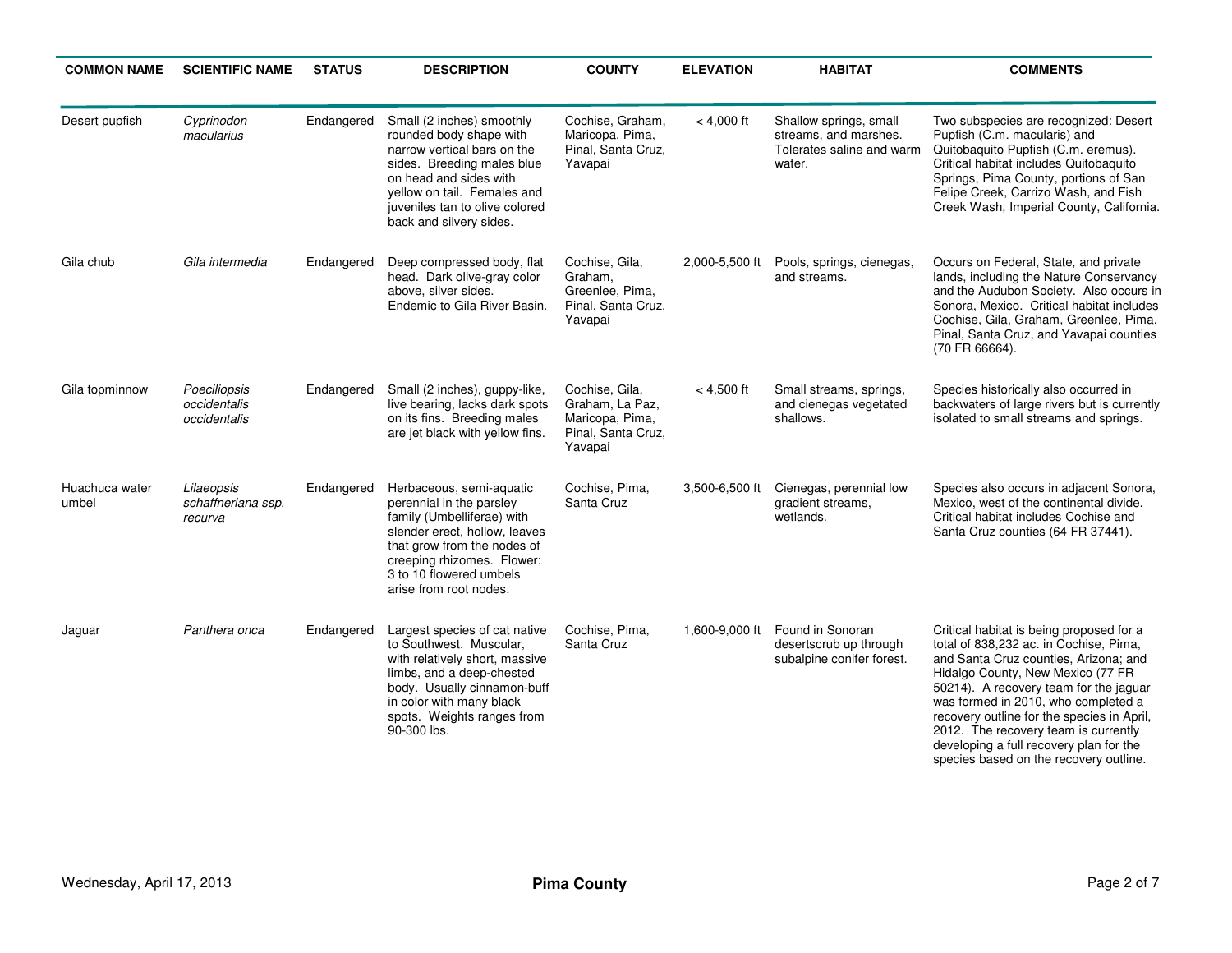| <b>COMMON NAME</b>                     | <b>SCIENTIFIC NAME</b>                            | <b>STATUS</b> | <b>DESCRIPTION</b>                                                                                                                                                                                                                                                                  | <b>COUNTY</b>                                                                                                                         | <b>ELEVATION</b> | <b>HABITAT</b>                                                                    | <b>COMMENTS</b>                                                                                                                                                                                                                                                                                                                                                                                                                                      |
|----------------------------------------|---------------------------------------------------|---------------|-------------------------------------------------------------------------------------------------------------------------------------------------------------------------------------------------------------------------------------------------------------------------------------|---------------------------------------------------------------------------------------------------------------------------------------|------------------|-----------------------------------------------------------------------------------|------------------------------------------------------------------------------------------------------------------------------------------------------------------------------------------------------------------------------------------------------------------------------------------------------------------------------------------------------------------------------------------------------------------------------------------------------|
| Kearney's blue star                    | Amsonia<br>kearneyana                             | Endangered    | A herbaceous perennial<br>about 2 feet tall in the<br>dogbane family<br>(Apocynaceae). Thickened<br>woody root and many<br>pubescent (hairy) stems that<br>rarely branch. Flowers:<br>white terminal inflorescence<br>in April and May.                                             | Pima                                                                                                                                  | 3,600-3,800 ft   | West-facing drainages in                                                          | Plants grow in stable, partially shaded,<br>the Baboquivari Mountains. coarse alluvium along a dry wash in the<br>Baboquivari Mountains. Range is<br>extremely limited. Protected by Arizona<br>Native Plant Law.                                                                                                                                                                                                                                    |
| Lesser long-nosed<br>bat               | Leptonycteris<br>curasoae<br>yerbabuenae          | Endangered    | Elongated muzzle, small leaf<br>nose, and long tonque.<br>Yellowish brown or gray<br>above and cinnamon brown<br>below. Tail minute and<br>appears to be lacking.<br>Easily disturbed.                                                                                              | Cochise, Gila,<br>Graham,<br>Greenlee,<br>Maricopa, Pima,<br>Pinal, Santa<br>Cruz, Yuma                                               | 1,600-7,500 ft   | Desert scrub habitat with<br>agave and columnar cacti<br>present as food plants.  | Day roosts in caves and abandoned<br>tunnels. Forages at night on nectar,<br>pollen, and fruit of paniculate agaves and<br>columnar cacti. This species is migratory<br>and is present in Arizona usually from<br>April to September and south of the<br>border the remainder of the year.                                                                                                                                                           |
| Masked bobwhite                        | Colinus virginianus<br>ridgewayi                  | Endangered    | Males have a brick-red<br>breast and black head and<br>throat. Females are<br>generally nondescript but<br>resemble other races such<br>as the Texas bobwhite.                                                                                                                      | Pima                                                                                                                                  | 1,000-4,000 ft   | Desert grasslands with<br>diversity of dense native<br>grasses, forbs, and brush. | Species is closely associated with Prairie<br>acacia (Acacia angustissima). Formerly<br>occurred in Altar and Santa Cruz valleys.<br>as well as Sonora, Mexico. Presently<br>only known from reintroduced populations<br>on Buenos Aires NWR.                                                                                                                                                                                                        |
| Mexican spotted owl Strix occidentalis | lucida                                            | Threatened    | Medium sized with dark eyes<br>and no ear tufts. Brownish<br>and heavily spotted with<br>white or beige.                                                                                                                                                                            | Apache, Cochise,<br>Coconino, Gila,<br>Graham,<br>Greenlee,<br>Maricopa,<br>Mohave, Navajo,<br>Pima, Pinal,<br>Santa Cruz,<br>Yavapai | 4,100-9,000 ft   | Nests in canyons and<br>dense forests with multi-<br>layered foliage structure.   | Generally nest in older forests of mixed<br>conifer or ponderosa pine/gambel oak<br>type, in canyons, and use variety of<br>habitats for foraging. Sites with cool<br>microclimates appear to be of importance<br>or are preferred. Critical habitat was<br>finalized on August 31, 2004 (69 FR<br>53182) in Arizona in Apache, Cochise,<br>Coconino, Gila, Graham, Greenlee,<br>Maricopa, Navajo, Pima, Pinal, Santa<br>Cruz, and Yavapai counties. |
| Nichol Turk's head<br>cactus           | Echinocactus<br>horizonthalonius<br>var. nicholii | Endangered    | Blue-green to yellowish-<br>green, columnar, 18 inches<br>tall, 8 inches in diameter.<br>Spine clusters have 5 radial<br>and 3 central spines; one<br>curves downward and is<br>short; 2 spines curve upward<br>and are red or pale gray.<br>Flowers: pink; fruit: woolly<br>white. | Pima, Pinal                                                                                                                           |                  | 2,400-4,100 ft Sonoran desertscrub.                                               | Found in unshaded microsites in Sonoran<br>desertscrub on dissected alluvial fans at<br>the foot of limestone mountains and on<br>inclined terraces and saddles on<br>limestone mountain sides.                                                                                                                                                                                                                                                      |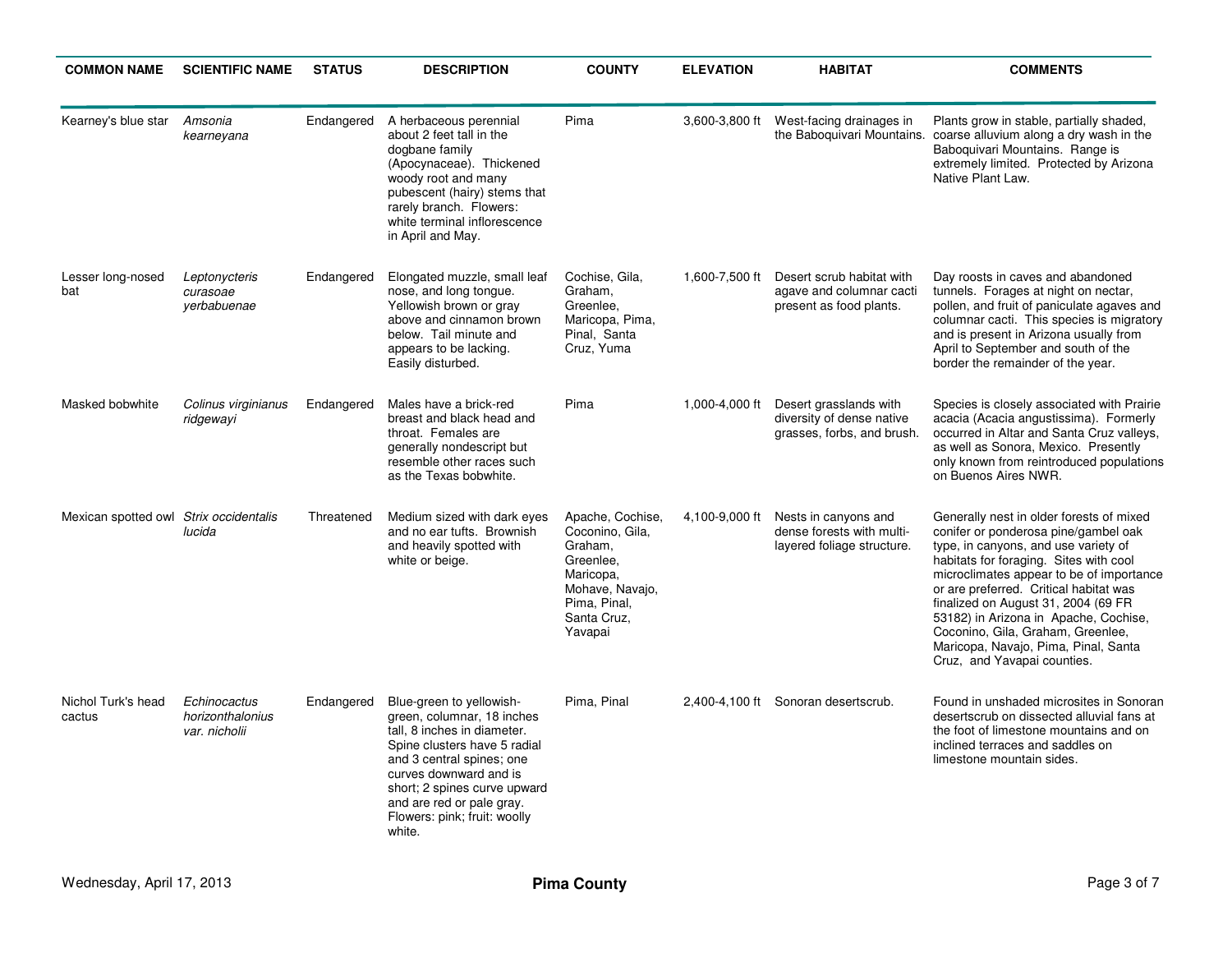| <b>COMMON NAME</b>                | <b>SCIENTIFIC NAME</b>                      | <b>STATUS</b> | <b>DESCRIPTION</b>                                                                                                                                                                                                                                | <b>COUNTY</b>                                                                                                                                       | <b>ELEVATION</b> | <b>HABITAT</b>                                                                                                          | <b>COMMENTS</b>                                                                                                                                                                                                                                                                                                                                                                                                                                                                                                                                                                                                                                                               |
|-----------------------------------|---------------------------------------------|---------------|---------------------------------------------------------------------------------------------------------------------------------------------------------------------------------------------------------------------------------------------------|-----------------------------------------------------------------------------------------------------------------------------------------------------|------------------|-------------------------------------------------------------------------------------------------------------------------|-------------------------------------------------------------------------------------------------------------------------------------------------------------------------------------------------------------------------------------------------------------------------------------------------------------------------------------------------------------------------------------------------------------------------------------------------------------------------------------------------------------------------------------------------------------------------------------------------------------------------------------------------------------------------------|
| Ocelot                            | Leopardus pardalis                          | Endangered    | Medium-sized spotted cat<br>that is yellowish with black<br>streaks and stripes running<br>from front to back. Tail is<br>spotted and about 1/2 the<br>length of head and body.<br>Face is less heavily streaked<br>than the back and sides.      | Cochise, Gila,<br>Graham, Pima,<br>Pinal, Santa Cruz                                                                                                | $< 8,000$ ft     | Desert scrub in Arizona.<br>Humid tropical and sub-<br>tropical forests, and<br>savannahs in areas south<br>of the U.S. | Little is known about ocelot habitat use in<br>Arizona; however, ocelots are typically<br>associated with areas of dense cover.<br>Four confirmed reports of ocelots have<br>been received from Gila (one) and<br>Cochise (three) counties since 2009.<br>Based on photographic evidence, two of<br>the reports from Cochise County were<br>most likely of the same ocelot.                                                                                                                                                                                                                                                                                                   |
| Pima pineapple<br>cactus          | Coryphantha<br>scheeri var.<br>robustispina | Endangered    | Hemispherical stems 4-7<br>inches tall 3-4 inches<br>diameter. Central spine 1<br>inch long straw colored<br>hooked surrounded by 6-15<br>radial spines. Flower:<br>yellow, salmon, or rarely<br>white narrow floral tube.                        | Pima, Santa Cruz                                                                                                                                    | 2,300-5,000 ft   | Sonoran desertscrub or<br>semi-desert grassland<br>communities.                                                         | Occurs in alluvial valleys or on hillsides in<br>rocky to sandy or silty soils. This species<br>can be confused with juvenile barrel<br>cactus (Ferocactus). However, the<br>spines of the later are flattened, in<br>contrast with the round cross-section of<br>the Coryphanta spines. About 80-90% of<br>individuals occur on state or private land.                                                                                                                                                                                                                                                                                                                       |
| Sonoran pronghorn                 | Antilocapra<br>americana<br>sonoriensis     | Endangered    | Upperparts tan; underparts,<br>rump, and two bands across<br>the neck are white. Male has<br>two black cheek pouches.<br>Hoofed with slightly curved<br>black horns having a single<br>prong. Smallest and palest<br>of the pronghorn subspecies. | Maricopa, Pima,<br>Yuma                                                                                                                             | 2,000-4,000 ft   | Broad intermountain<br>alluvial valleys with<br>creosote-bursage and<br>palo verde-mixed cacti<br>associations.         | Typically, bajadas are used as fawning<br>areas and sandy dune areas provide food<br>seasonally. Cacti (jumping cholla)<br>appears to make up substantial part of<br>diet. This subspecies also occurs in<br>Mexico.                                                                                                                                                                                                                                                                                                                                                                                                                                                          |
| Southwestern<br>willow flycatcher | Empidonax traillii<br>extimus               | Endangered    | Small passerine (about 6)<br>inches) grayish-green back<br>and wings, whitish throat,<br>light olive-gray breast and<br>pale yellowish belly. Two<br>wingbars visible. Eye-ring<br>faint or absent.                                               | Apache, Cochise,<br>Coconino, Gila,<br>Graham,<br>Greenlee, La Paz,<br>Maricopa,<br>Mohave, Navajo,<br>Pima, Pinal,<br>Santa Cruz,<br>Yavapai, Yuma | $< 8,500$ ft     | Cottonwood/willow and<br>tamarisk vegetation<br>communities along rivers<br>and streams.                                | Riparian-obligate bird that occupies<br>migratory/breeding habitat from late April-<br>Sept. Critical habitat was finalized on<br>October 19, 2005 in Apache, Cochise,<br>Gila, Graham, Greenlee, Maricopa,<br>Mohave, Pima, Pinal, and Yavapai<br>counties (70 FR 60886). Revised critical<br>habitat was proposed August 15, 2011<br>(76 FR 50542) and includes river<br>segments in counties currently<br>designated plus those in La Paz, Santa<br>Cruz, and Yuma counties. The 2005<br>critical habitat designation remains in<br>effect until the current proposal is<br>finalized. Training seminar/permits<br>required for those conducting call<br>playback surveys. |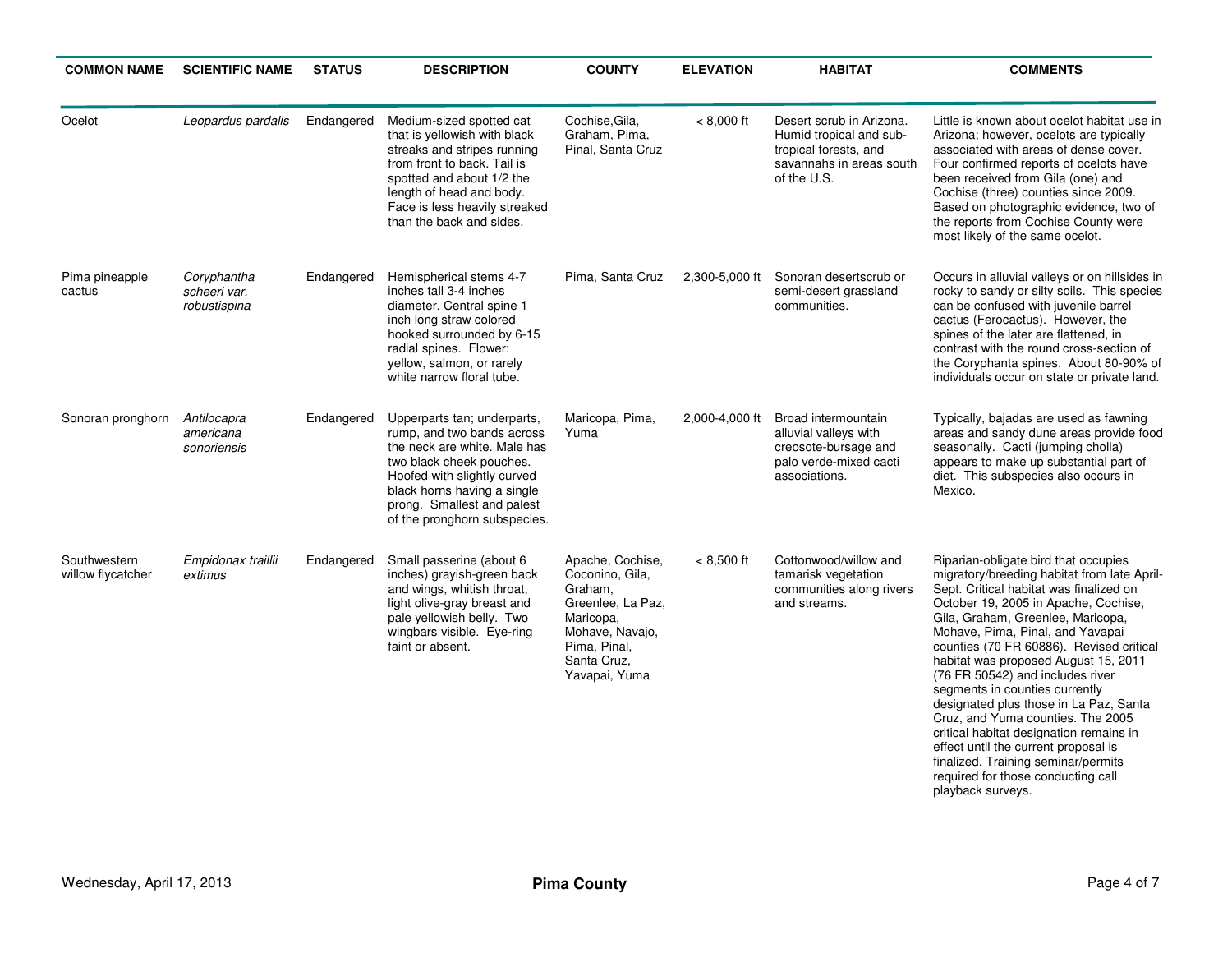| <b>COMMON NAME</b>              | <b>SCIENTIFIC NAME</b>                     | <b>STATUS</b> | <b>DESCRIPTION</b>                                                                                                                                                                                                                                                                                                                                                                                             | <b>COUNTY</b>                                                                                          | <b>ELEVATION</b> | <b>HABITAT</b>                                                                                                                                                                                                                                                                              | <b>COMMENTS</b>                                                                                                                                                                                                                                                                                                                                                                                       |
|---------------------------------|--------------------------------------------|---------------|----------------------------------------------------------------------------------------------------------------------------------------------------------------------------------------------------------------------------------------------------------------------------------------------------------------------------------------------------------------------------------------------------------------|--------------------------------------------------------------------------------------------------------|------------------|---------------------------------------------------------------------------------------------------------------------------------------------------------------------------------------------------------------------------------------------------------------------------------------------|-------------------------------------------------------------------------------------------------------------------------------------------------------------------------------------------------------------------------------------------------------------------------------------------------------------------------------------------------------------------------------------------------------|
| Northern Mexican<br>Gartersnake | Thamnophis eques<br>megalops               | Candidate     | Background color ranges<br>from olive, olive-brown, to<br>olive-gray. Body has three<br>yellow or light colored stripes<br>running down the length of<br>the body, darker towards tail.<br>Species distinguished from<br>other native gartersnakes by<br>the lateral stripes reaching<br>the 3rd and 4th scale rows.<br>Paired black spots extend<br>along dorsolateral fields.                                | Apache, Cochise,<br>Coconino, Gila,<br>Graham, Navajo,<br>Pima, Pinal,<br>Santa Cruz.<br>Yavapai       | 130-8,500 ft     | Cienegas, stock tanks,<br>large-river riparian<br>woodlands and forests.<br>streamside gallery forests.                                                                                                                                                                                     | Core population areas in the U.S. include<br>mid/upper Verde River drainage,<br>mid/lower Tonto Creek, and the San<br>Rafael Valley and surrounding area.<br>Status on tribal lands unknown.<br>Distributed south into Mexico along the<br>Sierra Madre Occidental and Mexican<br>Plateau. Strongly associated with the<br>presence of a native prey base including<br>leopard frogs and native fish. |
| Sonoran desert<br>tortoise      | Gopherus morafkai                          | Candidate     | Large herbivorous reptile<br>with domed shell and round<br>stumpy hind legs. The<br>carapace is a dull brown or<br>grey color and the plastron is<br>unhinged, often pale yellow<br>in coloration. Sonoran desert<br>tortoises generally have a<br>flatter carapace than<br>tortoises in the Mohave<br>population. Active in spring<br>and during the monsoon;<br>dormant in winter and mid-<br>summer months. | Cochise, Gila,<br>Graham, La Paz,<br>Maricopa,<br>Mohave, Pima,<br>Pinal, Santa Cruz,<br>Yavapai, Yuma | $< 7,800$ ft     | Primarily rocky (often<br>steep) hillsides and<br>bajadas of Mohave and<br>Sonoran desertscub but<br>may encroach into desert<br>grassland, juniper<br>woodland, interior<br>chaparral habitats, and<br>even pine communities.<br>Washes and valley<br>bottoms may be used in<br>dispersal. | Desert tortoises that occur east and<br>south of the Colorado River in Arizona<br>are known as the Sonoran desert<br>tortoise. Individuals are found throughout<br>their historic range; but populations are<br>becoming increasingly fragmented due to<br>threats to their habitat in valley bottoms,<br>which are used for dispersal and<br>exchange of genetic material.                           |
| Sonoyta mud turtle              | Kinosternon<br>sonoriense<br>longifemorale | Candidate     | Aquatic; dark, medium-<br>sized; shell up to 7 inches<br>long; head, neck, and limbs<br>mottled; carapace is olive<br>brown to dark brown:<br>plastron hinged; long barbels<br>on chin, webbed feet.                                                                                                                                                                                                           | Pima                                                                                                   | $1,100$ ft       | Ponds and streams.                                                                                                                                                                                                                                                                          | Found only in Quitobaquito Springs in<br>Organ Pipe Cactus National Monument,<br>Arizona. Species also occurs in Rio<br>Sonoyta, Sonora, Mexico.                                                                                                                                                                                                                                                      |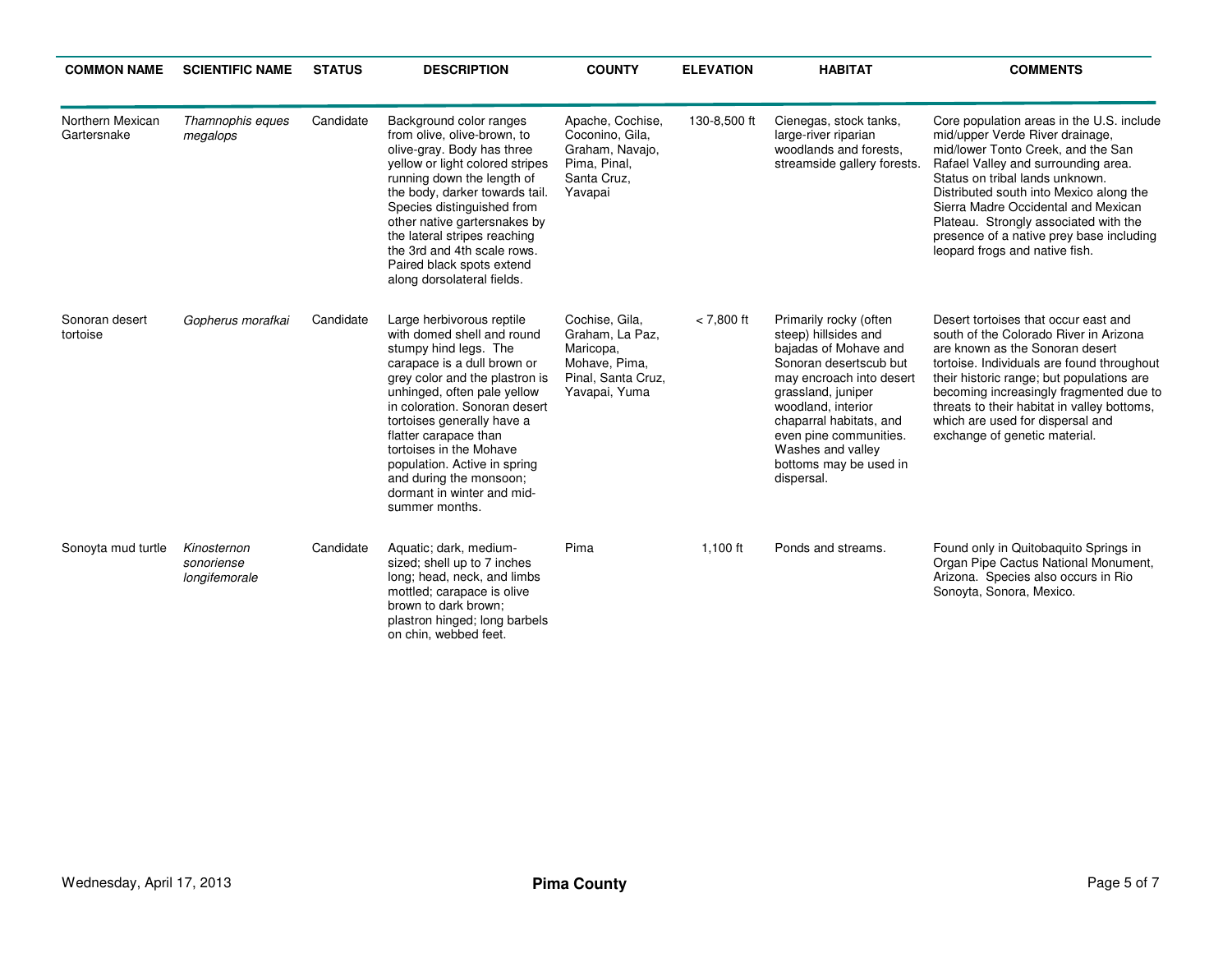| <b>COMMON NAME</b>            | <b>SCIENTIFIC NAME</b>             | <b>STATUS</b> | <b>DESCRIPTION</b>                                                                                                                                                                                                                                                                                                                                                                                                                                                                                                                                                                                                             | <b>COUNTY</b>                                                                                                                                       | <b>ELEVATION</b> | <b>HABITAT</b>                                                                           | <b>COMMENTS</b>                                                                                                                                                                                                                                                                                                                                                                                                                                                                                                                                                                                                                                                                                                                                                                                                                                                         |
|-------------------------------|------------------------------------|---------------|--------------------------------------------------------------------------------------------------------------------------------------------------------------------------------------------------------------------------------------------------------------------------------------------------------------------------------------------------------------------------------------------------------------------------------------------------------------------------------------------------------------------------------------------------------------------------------------------------------------------------------|-----------------------------------------------------------------------------------------------------------------------------------------------------|------------------|------------------------------------------------------------------------------------------|-------------------------------------------------------------------------------------------------------------------------------------------------------------------------------------------------------------------------------------------------------------------------------------------------------------------------------------------------------------------------------------------------------------------------------------------------------------------------------------------------------------------------------------------------------------------------------------------------------------------------------------------------------------------------------------------------------------------------------------------------------------------------------------------------------------------------------------------------------------------------|
| Tucson shovel-<br>nosed snake | Chionactis<br>occipitalis klauberi | Candidate     | Small snake (10-17 inches<br>total length) in the family<br>Colubridae, with a shovel-<br>shaped snout and an inset<br>lower jaw. Overall coloring<br>mimics coral snakes, with<br>pale yellow to cream-colored<br>body, 21 or more black or<br>brown saddle-like bands<br>across the back, and orange-<br>red saddle-like bands in<br>between. The subspecies is<br>distinguished from the other<br>subspecies in that these<br>secondary orange-red<br>crossbands are suffused<br>with dark pigment, making<br>them appear brown or partly<br>black, and the black and red<br>crossbands do not encircle<br>the entire body. | Maricopa, Pima,<br>Pinal                                                                                                                            | 785-1,662 ft     | Sonoran Desertscrub:<br>associated with soft.<br>sandy soils having sparse<br>gravel.    | Found in creosote-mesquite floodplain<br>environments, finds refuge under desert<br>shrubs, active during crepuscular (dawn<br>and dusk) and daylight hours.                                                                                                                                                                                                                                                                                                                                                                                                                                                                                                                                                                                                                                                                                                            |
| Yellow-billed cuckoo Coccyzus | americanus                         | Candidate     | Medium-sized bird with a<br>slender, long-tailed profile,<br>slightly down-curved bill that<br>is blue-black with yellow on<br>the lower half. Plumage is<br>grayish-brown above and<br>white below, with rufous<br>primary flight feathers.                                                                                                                                                                                                                                                                                                                                                                                   | Apache, Cochise,<br>Coconino, Gila,<br>Graham,<br>Greenlee, La Paz,<br>Maricopa,<br>Mohave, Navajo,<br>Pima, Pinal,<br>Santa Cruz.<br>Yavapai, Yuma | $< 6,500$ ft     | Large blocks of riparian<br>woodlands (cottonwood,<br>willow, or tamarisk<br>galleries). | Neotropical migrant that winters primarily<br>in South America and breeds primarily in<br>the U.S. (but also in southern Canada<br>and northern Mexico). As a migrant it is<br>rarely detected; can occur outside of<br>riparian areas. Cuckoos are found<br>nesting statewide, mostly below 5,000<br>feet in central, western, and southeastern<br>Arizona. Concern for cuckoos are<br>primarily focused upon alterations to its<br>nesting and foraging habitat. Nesting<br>cuckoos are associated with relatively<br>dense, wooded, streamside riparian<br>habitat, with varying combinations of<br>Fremont cottonwood, willow, velvet ash,<br>Arizona walnut, mesquite, and tamarisk.<br>Some cuckoos have also been detected<br>nesting in velvet mesquite, netleaf<br>hackberry, Arizona sycamore, Arizona<br>alder, and some exotic neighborhood<br>shade trees. |